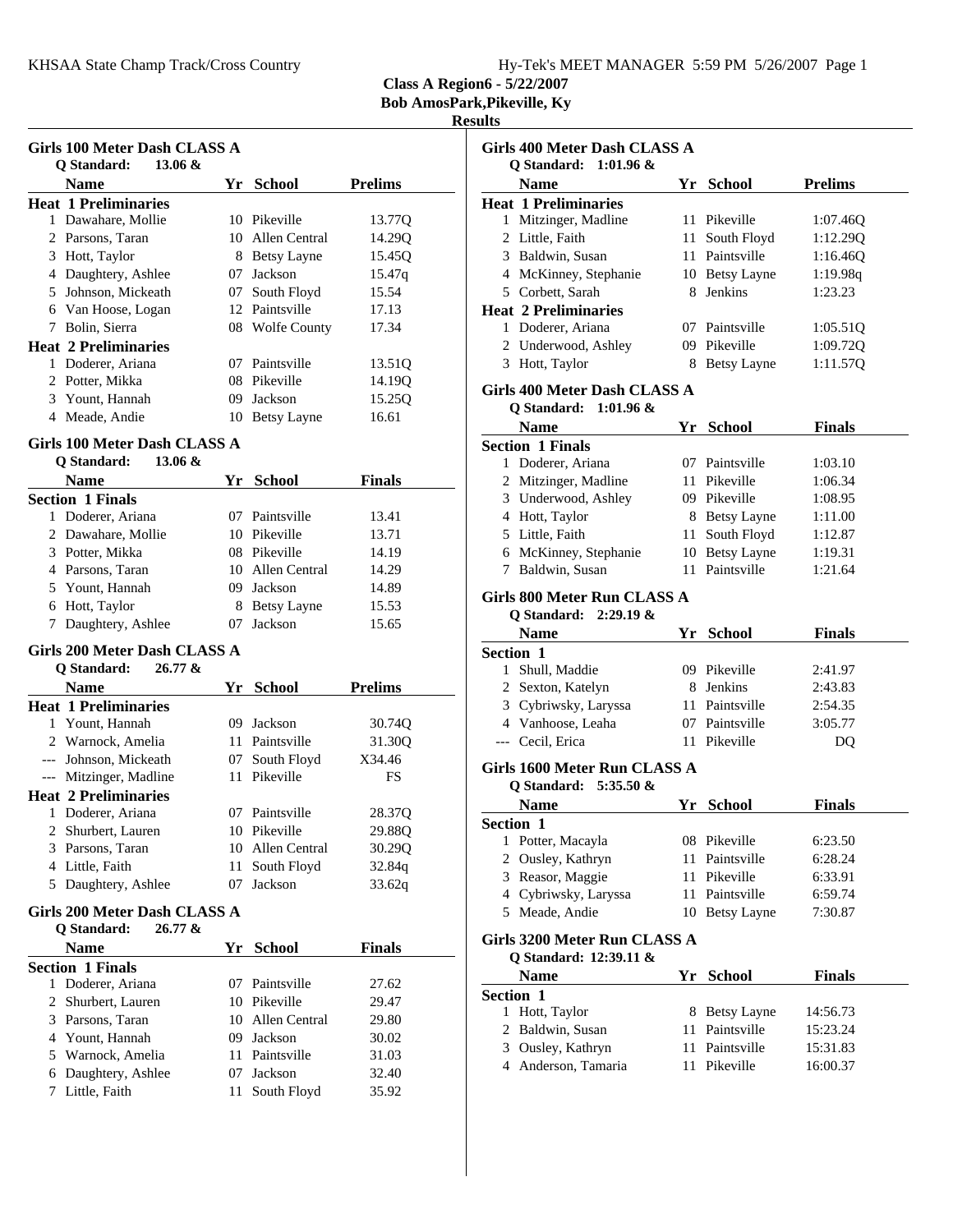**Class A Region6 - 5/22/2007**

**Bob AmosPark,Pikeville, Ky**

| Girls 100 Meter Hurdles CLASS A |                                                          |  |                                                |               |  |
|---------------------------------|----------------------------------------------------------|--|------------------------------------------------|---------------|--|
| Q Standard:                     | $16.83 \&$                                               |  |                                                |               |  |
| <b>Name</b>                     |                                                          |  | Yr School                                      | <b>Finals</b> |  |
| Section 1                       |                                                          |  |                                                |               |  |
|                                 | 1 Kurkowski, Chelsey                                     |  | 11 Pikeville                                   | 18.67         |  |
| 2 Newsome, Erica                |                                                          |  | 11 Pikeville                                   | 19.10         |  |
| 3 Cothren, Kaylee               |                                                          |  | 08 Paintsville                                 | 20.44         |  |
|                                 | 4 Sammons, Marisa                                        |  | 08 Paintsville                                 | 23.71         |  |
| Q Standard:                     | Girls 300 Meter Hurdles CLASS A<br>$49.03 \&$            |  |                                                |               |  |
| <b>Name</b>                     |                                                          |  | Yr School                                      | Finals        |  |
| <b>Section 1</b>                |                                                          |  |                                                |               |  |
| 1 Newsome, Erica                |                                                          |  | 11 Pikeville                                   | 52.39         |  |
| 2 Cothren, Kaylee               |                                                          |  | 08 Paintsville                                 | 1:03.42       |  |
|                                 | 3 Kurkowski, Chelsey                                     |  | 11 Pikeville                                   | 1:04.81       |  |
|                                 | 4 Sammons, Marisa                                        |  | 08 Paintsville                                 | 1:09.38       |  |
|                                 |                                                          |  |                                                |               |  |
|                                 | Girls 4x100 Meter Relay CLASS A                          |  |                                                |               |  |
| <b>O</b> Standard:              | 52.80 &                                                  |  |                                                |               |  |
| <b>Team</b>                     |                                                          |  | <b>Relay</b>                                   | <b>Finals</b> |  |
| <b>Section 1</b>                |                                                          |  |                                                |               |  |
| 1 Pikeville                     |                                                          |  |                                                | 55.12         |  |
|                                 | 1) Dawahare, Mollie 10                                   |  | 2) Potter, Mikka 08                            |               |  |
|                                 | 3) Sachdeva, Shilpa 11                                   |  | 4) Shurbert, Lauren 10                         |               |  |
| 2 Allen Central                 |                                                          |  |                                                | 58.96         |  |
|                                 | 1) Toole, Jessica 9                                      |  | 2) Pratt, Lamikka 11                           |               |  |
|                                 | 3) Biliter, Kim 11                                       |  | 4) Parsons, Taran 10                           |               |  |
| 3 Paintsville                   |                                                          |  |                                                | 1:03.68       |  |
|                                 | 1) Warnock, Amelia 11                                    |  | 2) Sammons, Kendra 12<br>4) Sammons, Marisa 08 |               |  |
|                                 | 3) Grim, Jessica 12                                      |  |                                                |               |  |
|                                 | Girls 4x200 Meter Relay CLASS A<br>Q Standard: 1:50.67 & |  |                                                |               |  |
| Team                            |                                                          |  | <b>Relay</b>                                   | <b>Finals</b> |  |
| Section 1                       |                                                          |  |                                                |               |  |
| 1 Pikeville                     |                                                          |  |                                                | 1:57.37       |  |
|                                 | 1) Shurbert, Lauren 10                                   |  | 2) Dawahare, Mollie 10                         |               |  |
|                                 | 3) Mitzinger, Madline 11                                 |  | 4) Underwood, Ashley 09                        |               |  |
| 2 Paintsville                   |                                                          |  |                                                | 2:11.67       |  |
|                                 | 1) Grim, Jessica 12                                      |  | 2) Warnock, Amelia 11                          |               |  |
|                                 | 3) Cothren, Kaylee 08                                    |  | 4) Sammons, Kendra 12                          |               |  |
|                                 | Girls 4x400 Meter Relay CLASS A<br>Q Standard: 4:18.92 & |  |                                                |               |  |
| Team                            |                                                          |  | <b>Relay</b>                                   | <b>Finals</b> |  |
| <b>Section 1</b>                |                                                          |  |                                                |               |  |
| 1 Pikeville                     |                                                          |  |                                                | 4:44.28       |  |
|                                 | 1) Underwood, Ashley 09                                  |  | 2) Mitzinger, Madline 11                       |               |  |
|                                 | 3) Newsome, Erica 11                                     |  | 4) Shurbert, Lauren 10                         |               |  |
| 2 Paintsville                   |                                                          |  |                                                | 5:04.13       |  |
|                                 | 1) Cybriwsky, Laryssa 11                                 |  | 2) Warnock, Amelia 11                          |               |  |
|                                 | 3) Vanhoose, Leaha 07                                    |  | 4) Doderer, Ariana 07                          |               |  |
|                                 |                                                          |  |                                                |               |  |

| Girls 4x800 Meter Relay CLASS A                              |    |                                      |                |  |  |
|--------------------------------------------------------------|----|--------------------------------------|----------------|--|--|
| Q Standard: 10:32.53 &                                       |    |                                      |                |  |  |
| <b>Team</b>                                                  |    | <b>Relay</b>                         | <b>Finals</b>  |  |  |
| Section 1<br>1 Pikeville                                     |    |                                      |                |  |  |
| 1) Reasor, Maggie 11                                         |    | 2) Shull, Maddie 09                  | 11:19.60       |  |  |
| 3) Underwood, Ashley 09                                      |    | 4) Potter, Macayla 08                |                |  |  |
| 5) Cecil, Erica 11                                           |    | 6) Silvers, Simone 11                |                |  |  |
| 2 Paintsville                                                |    |                                      | 12:00.70       |  |  |
| 1) Cybriwsky, Laryssa 11                                     |    | 2) Ousley, Kathryn 11                |                |  |  |
| 3) Baldwin, Susan 11                                         |    | 4) Vanhoose, Leaha 07                |                |  |  |
| 5) Doderer, Ariana 07                                        |    | 6) Cothren, Kaylee 08                |                |  |  |
| <b>Boys 100 Meter Dash CLASS A</b>                           |    |                                      |                |  |  |
| Q Standard:<br>11.40 &                                       |    |                                      |                |  |  |
| <b>Name</b>                                                  |    | Yr School                            | <b>Prelims</b> |  |  |
| <b>Heat 1 Preliminaries</b>                                  |    |                                      |                |  |  |
| 1 Preston, Hunter                                            |    | 11 Paintsville                       | 12.31Q         |  |  |
| 2 Poulos, Eric                                               |    | 11 Pikeville                         | 12.87Q         |  |  |
| 3 Collins, Bradley                                           |    | 11 Betsy Layne                       | 13.52Q         |  |  |
| 4 Baker, George                                              |    | 10 Jenkins                           | 14.42          |  |  |
| <b>Heat 2 Preliminaries</b>                                  |    | 11 Pikeville                         |                |  |  |
| 1 Honaker, Tim                                               |    |                                      | 12.09Q         |  |  |
| 2 Blair, Brandon                                             | 11 | <b>Betsy Layne</b><br>12 Paintsville | 12.61Q         |  |  |
| 3 Ross, Justin                                               |    | Jenkins                              | 13.12Q         |  |  |
| 4 Taylor, Johnathan                                          | 11 |                                      | 13.93q         |  |  |
| <b>Boys 100 Meter Dash CLASS A</b>                           |    |                                      |                |  |  |
| Q Standard:<br>11.40 &<br><b>Name</b>                        |    | Yr School                            | <b>Finals</b>  |  |  |
| <b>Section 1 Finals</b>                                      |    |                                      |                |  |  |
| 1 Preston, Hunter                                            |    | 11 Paintsville                       | 11.72          |  |  |
| 2 Honaker, Tim                                               |    | 11 Pikeville                         | 11.88          |  |  |
| 3 Poulos, Eric                                               |    | 11 Pikeville                         | 12.26          |  |  |
| 4 Blair, Brandon                                             |    | 11 Betsy Layne                       | 12.56          |  |  |
| 5 Collins, Bradley                                           |    | 11 Betsy Layne                       | 12.92          |  |  |
| 6 Ross, Justin                                               |    | 12 Paintsville                       | 12.97          |  |  |
| <b>Boys 200 Meter Dash CLASS A</b>                           |    |                                      |                |  |  |
| Q Standard:<br>$23.25 \&$                                    |    |                                      |                |  |  |
| Name                                                         |    | Yr School                            | Finals         |  |  |
| <b>Section 1</b>                                             |    |                                      |                |  |  |
| Morando, Sam<br>1                                            |    | 12 Pikeville                         | 24.52          |  |  |
| 2<br>Borders, Jon                                            |    | 12 Paintsville<br>12 Pikeville       | 25.77          |  |  |
| 3 Jackson, Mitch                                             |    |                                      | 26.07          |  |  |
| 4 Preston, Hunter                                            |    | 11 Paintsville                       | 26.99          |  |  |
| 5 Byrd, Doug                                                 | 11 | <b>Wolfe County</b>                  | 33.46          |  |  |
| 6 Kane, Cody                                                 | 09 | <b>Wolfe County</b>                  | 35.76          |  |  |
| <b>Boys 400 Meter Dash CLASS A</b><br>Q Standard:<br>52.69 & |    |                                      |                |  |  |
| <b>Name</b>                                                  |    | Yr School                            | <b>Prelims</b> |  |  |
| <b>Heat 1 Preliminaries</b>                                  |    |                                      |                |  |  |
| 1 Borders, Jon                                               |    | 12 Paintsville                       | 57.29Q         |  |  |
| 2 Baker, George                                              | 10 | Jenkins                              | 1:01.68Q       |  |  |
|                                                              |    |                                      |                |  |  |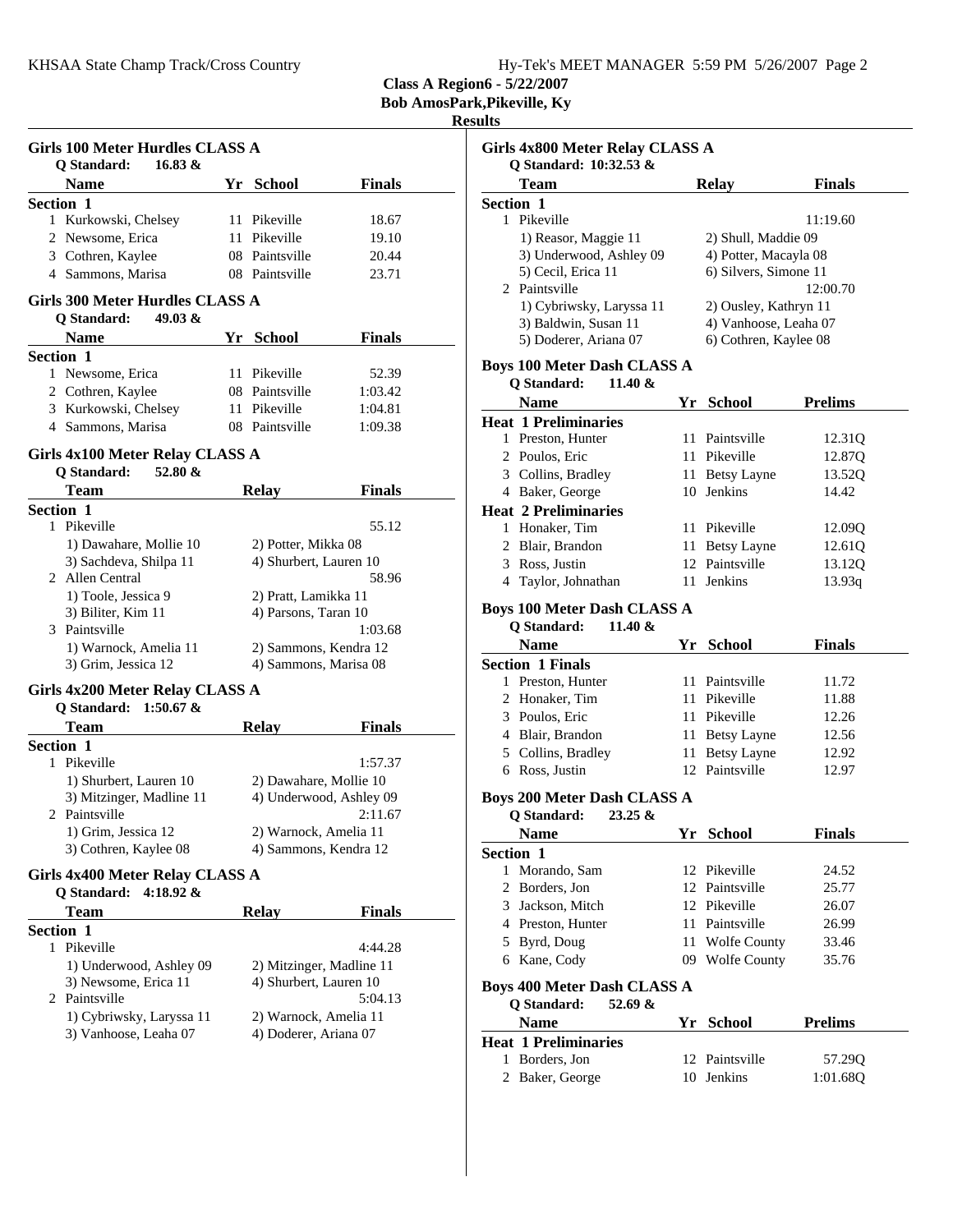|  |  |  |  | Hy-Tek's MEET MANAGER 5:59 PM 5/26/2007 Page 3 |  |  |  |
|--|--|--|--|------------------------------------------------|--|--|--|
|--|--|--|--|------------------------------------------------|--|--|--|

**Class A Region6 - 5/22/2007**

**Bob AmosPark,Pikeville, Ky**

|                  | Heat 1 Preliminaries  (Boys 400 Meter Dash CLASS A) |    |                                |                    |
|------------------|-----------------------------------------------------|----|--------------------------------|--------------------|
|                  | <b>Name</b>                                         |    | Yr School                      | <b>Prelims</b>     |
|                  | 3 Murphy, Dylan                                     |    | 12 Pikeville                   | 1:03.24Q           |
|                  | 4 Fields, Tyler                                     |    | 9 Phelps                       | 1:05.67q           |
|                  | 5 Blair, Lonnie                                     |    | 10 Betsy Layne                 | 1:14.82            |
|                  | --- Moore, Michael                                  |    | 09 Wolfe County                | FS                 |
|                  | <b>Heat 2 Preliminaries</b>                         |    |                                |                    |
|                  | 1 Leedhanachoke, Kris                               |    | 12 Pikeville                   | 56.28Q             |
|                  | 2 Ross, Justin                                      |    | 12 Paintsville                 | 1:02.78Q           |
|                  | 3 Blair, Brandon                                    |    | 11 Betsy Layne                 | 1:05.79Q           |
|                  | 4 Maher, Thomas                                     |    | 10 Lee County                  | 1:10.08            |
|                  | <b>Boys 400 Meter Dash CLASS A</b>                  |    |                                |                    |
|                  | Q Standard:<br>52.69 $\&$<br><b>Name</b>            |    | Yr School                      | Finals             |
|                  | <b>Section 1 Finals</b>                             |    |                                |                    |
|                  | 1 Leedhanachoke, Kris                               |    | 12 Pikeville                   | 55.02              |
|                  | 2 Borders, Jon                                      |    | 12 Paintsville                 | 57.46              |
|                  | 3 Blair, Brandon                                    |    | 11 Betsy Layne                 | 58.07              |
|                  | 4 Ross, Justin                                      |    | 12 Paintsville                 | 1:00.76            |
|                  | 5 Murphy, Dylan                                     |    | 12 Pikeville                   | 1:02.56            |
|                  | 6 Baker, George                                     |    | 10 Jenkins                     | 1:03.05            |
|                  | 7 Fields, Tyler                                     |    | 9 Phelps                       | 1:04.04            |
|                  |                                                     |    |                                |                    |
|                  | <b>Boys 800 Meter Run CLASS A</b>                   |    |                                |                    |
|                  | Q Standard: 2:04.69 &                               |    |                                |                    |
|                  | <b>Name</b>                                         |    | Yr School                      | <b>Finals</b>      |
| <b>Section 1</b> | 1 Bass, Tyler                                       |    | 10 Paintsville                 | 2:15.06            |
|                  | 2 Wright, Justin                                    |    | 11 Jenkins                     | 2:19.50            |
|                  | 3 Cox, Aaron                                        |    | 12 Paintsville                 | 2:22.39            |
|                  | 4 White, Chae                                       |    | 10 Pikeville                   | 2:27.46            |
|                  | 5 Hall, Robert                                      |    | 10 Betsy Layne                 | 2:29.41            |
|                  | 6 Moore, Michael                                    |    | 09 Wolfe County                | 2:35.70            |
|                  | 7 O'Hair, Stacy                                     |    | 07 Wolfe County                | 2:38.70            |
|                  | --- Wheat, Caleb                                    |    | 09 Pikeville                   | X2:48.01           |
|                  |                                                     |    |                                |                    |
|                  | <b>Boys 1600 Meter Run CLASS A</b>                  |    |                                |                    |
|                  | Q Standard:<br>$4:41.19 \&$                         |    |                                |                    |
|                  | Name                                                |    | Yr School                      | <b>Finals</b>      |
| Section 1        |                                                     |    |                                |                    |
| 1                | Cox, Aaron                                          |    | 12 Paintsville                 | 5:11.20            |
| 2                | Cybriwsky, John                                     |    | 09 Paintsville                 | 5:17.31            |
|                  | 3 O'Hair, Stacy                                     |    | 07 Wolfe County                | 5:42.85            |
|                  | 4 Moore, Michael                                    |    | 09 Wolfe County                | 5:48.22            |
|                  | 5 Adkins, Casey                                     |    | 8 Betsy Layne                  | 6:19.67            |
|                  | 6 McKay, Cody                                       |    | 10 Betsy Layne<br>10 Pikeville | 6:20.67<br>6:23.41 |
|                  | 7 Crager, Chris                                     |    | Pikeville                      |                    |
| 8.               | Shull, Alex                                         | 07 |                                | 6:50.65            |
|                  | <b>Boys 3200 Meter Run CLASS A</b>                  |    |                                |                    |
|                  | Q Standard: 10:30.36 &                              |    |                                |                    |
|                  | <b>Name</b>                                         |    | Yr School                      | <b>Finals</b>      |
| Section 1        |                                                     |    |                                |                    |
| 1                | Cybriwsky, John                                     |    | 09 Paintsville                 | 12:00.96           |
| 2                | Tackett, Jordan                                     | 10 | <b>Betsy Layne</b>             | 12:54.29           |
|                  |                                                     |    |                                |                    |

|                  | 3 O'Hair, Stacy                                                    | 07 Wolfe County           | 13:19.27      |
|------------------|--------------------------------------------------------------------|---------------------------|---------------|
|                  | 4 Keen, Danny                                                      | 10 Betsy Layne            | 15:45.02      |
|                  | <b>Boys 110 Meter Hurdles CLASS A</b><br>Q Standard:<br>16.08 &    |                           |               |
|                  | <b>Name</b>                                                        | Yr School                 | <b>Finals</b> |
| <b>Section 1</b> |                                                                    |                           |               |
|                  | 1 Lemaster, Tyler                                                  | 10 Paintsville            | 16.41         |
|                  | 2 Waddles, Jason                                                   | 09 Pikeville              | 19.73         |
|                  | 3 Crager, Chris                                                    | 10 Pikeville              | 21.90         |
|                  | 4 Adkins, Casey                                                    | 8 Betsy Layne             | 21.91         |
|                  | <b>Boys 300 Meter Hurdles CLASS A</b><br>Q Standard:<br>$42.56 \&$ |                           |               |
|                  | <b>Name</b>                                                        | Yr School                 | <b>Finals</b> |
| <b>Section 1</b> |                                                                    |                           |               |
|                  | 1 Lemaster, Tyler                                                  | 10 Paintsville            | 44.60         |
|                  | 2 Waddles, Jason                                                   | 09 Pikeville              | 49.14         |
|                  | 3 Adkins, Casey                                                    | 8 Betsy Layne             | 55.75         |
|                  | 4 Crager, Chris                                                    | 10 Pikeville              | 58.00         |
|                  |                                                                    |                           |               |
|                  | <b>Boys 4x100 Meter Relay CLASS A</b>                              |                           |               |
|                  | <b>Q</b> Standard:<br>45.49 &                                      |                           |               |
|                  | Team                                                               | <b>Relay</b>              | <b>Finals</b> |
| Section 1        |                                                                    |                           |               |
| 1.               | Pikeville                                                          |                           | 46.23         |
|                  | 1) Jackson, Mitch 12                                               | 2) Johnson, Adam 12       |               |
|                  | 3) Morando, Sam 12                                                 | 4) Honaker, Tim 11        |               |
|                  | 2 Paintsville                                                      |                           | 54.47         |
|                  | $1)$ Slone, Bill $10$                                              | 2) Preston, Hunter 11     |               |
|                  | 3) Wheeler, Daniel 10                                              | 4) Ross, Justin 12        |               |
|                  | <b>Boys 4x200 Meter Relay CLASS A</b>                              |                           |               |
|                  | Q Standard:<br>1:34.54 $&$                                         |                           |               |
|                  | <b>Team</b>                                                        | <b>Relay</b>              | <b>Finals</b> |
| <b>Section 1</b> |                                                                    |                           |               |
| 1                | Pikeville                                                          |                           | 1:35.81       |
|                  | 1) Morando, Sam 12                                                 | 2) Jackson, Mitch 12      |               |
|                  | 3) Lindsey, Weston 11                                              | 4) Johnson, Adam 12       |               |
|                  | 2 Paintsville                                                      |                           | 1:51.34       |
|                  | $1)$ Slone, Bill $10$                                              | 2) Wheeler, Daniel 10     |               |
|                  | 3) Preston, Hunter 11                                              | 4) Ross, Justin 12        |               |
|                  | 3 Wolfe County                                                     |                           | 2:02.69       |
|                  | 1) Kane, Cody 09                                                   | 2) Creech, Teddy 09       |               |
|                  | 3) Byrd, Doug 11                                                   | 4) O'Hair, Stacy 07       |               |
|                  | <b>Boys 4x400 Meter Relay CLASS A</b>                              |                           |               |
|                  | Q Standard:<br>$3:34.57$ &                                         |                           |               |
|                  | <b>Team</b>                                                        | <b>Relay</b>              | <b>Finals</b> |
| <b>Section 1</b> |                                                                    |                           |               |
| 1                | Paintsville                                                        |                           | 4:05.38       |
|                  | $1)$ Slone, Bill $10$                                              | 2) Bass, Tyler 10         |               |
|                  | 3) Borders, Jon 12                                                 | 4) Cox, Aaron 12          |               |
|                  | 2 Pikeville                                                        |                           | 4:19.17       |
|                  | 1) Waddles, Jason 09                                               | 2) Leedhanachoke, Kris 12 |               |
|                  | 3) Murphy, Dylan 12                                                | 4) Lindsey, Weston 11     |               |